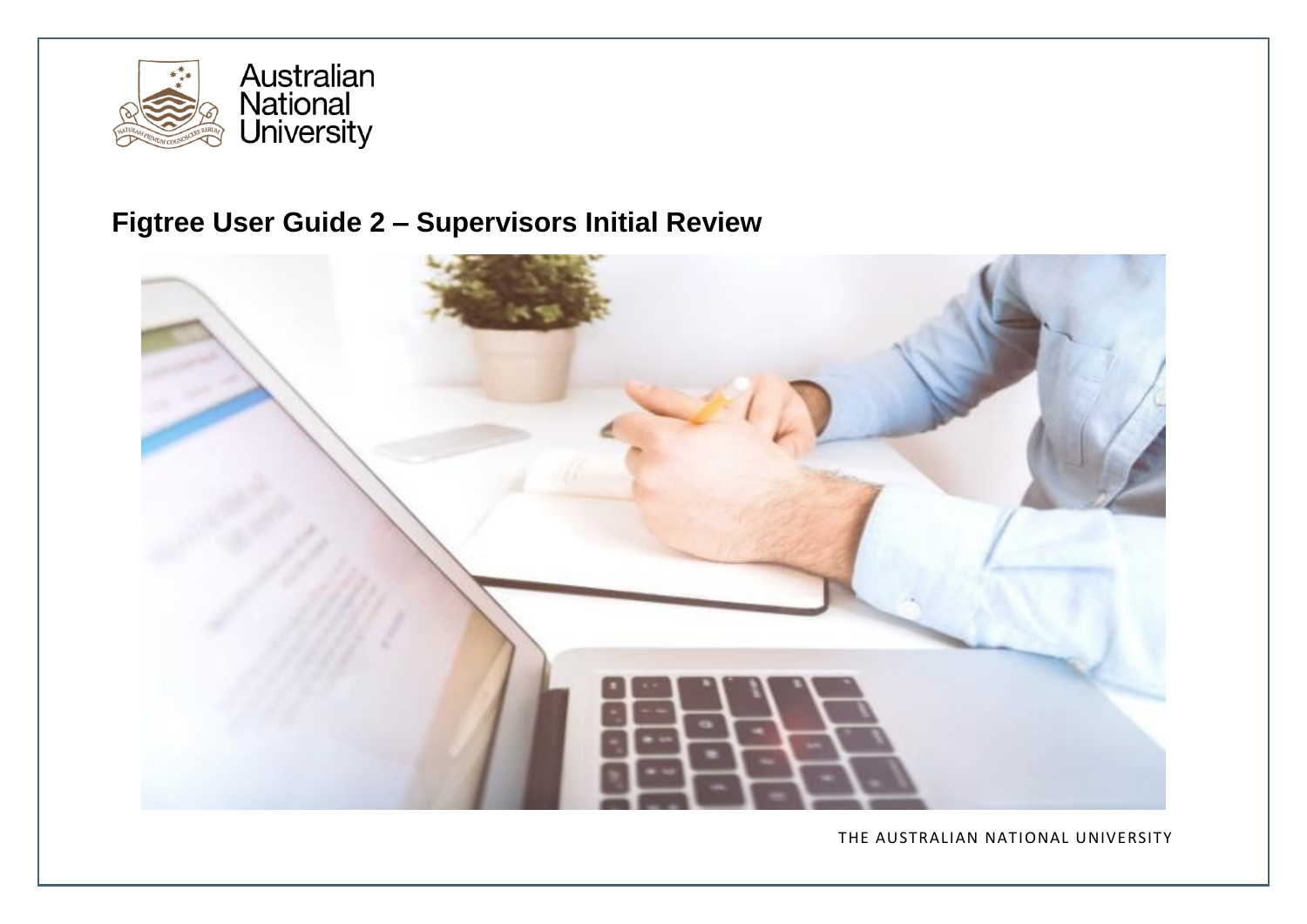

#### **Supervisors Initial Review**

The following user guide will provide Supervisors with instructions on how to complete the steps required during the Supervisors initial review.

#### **Step 1**

Supervisors will receive an email with the following details outlined below:

LETTER – Incident Notification

EMAILTO: [your email]@anu.edu.au

This email is to notify you of an Incident you have been nominated to review.

Incident Number: INC000xxxx

Incident Date: date/month /year

Incident Description: [details]

Please log in to the system to review this incident

**[link to incident for review in Figtree]** 

## **Step 2**

Click on link provided and insert your username and password to login to Figtree.

### **Step 3**

Once you can view the Incident screen click on the red '**Update**' button at the bottom right hand corner of the screen (refer to screenshot below).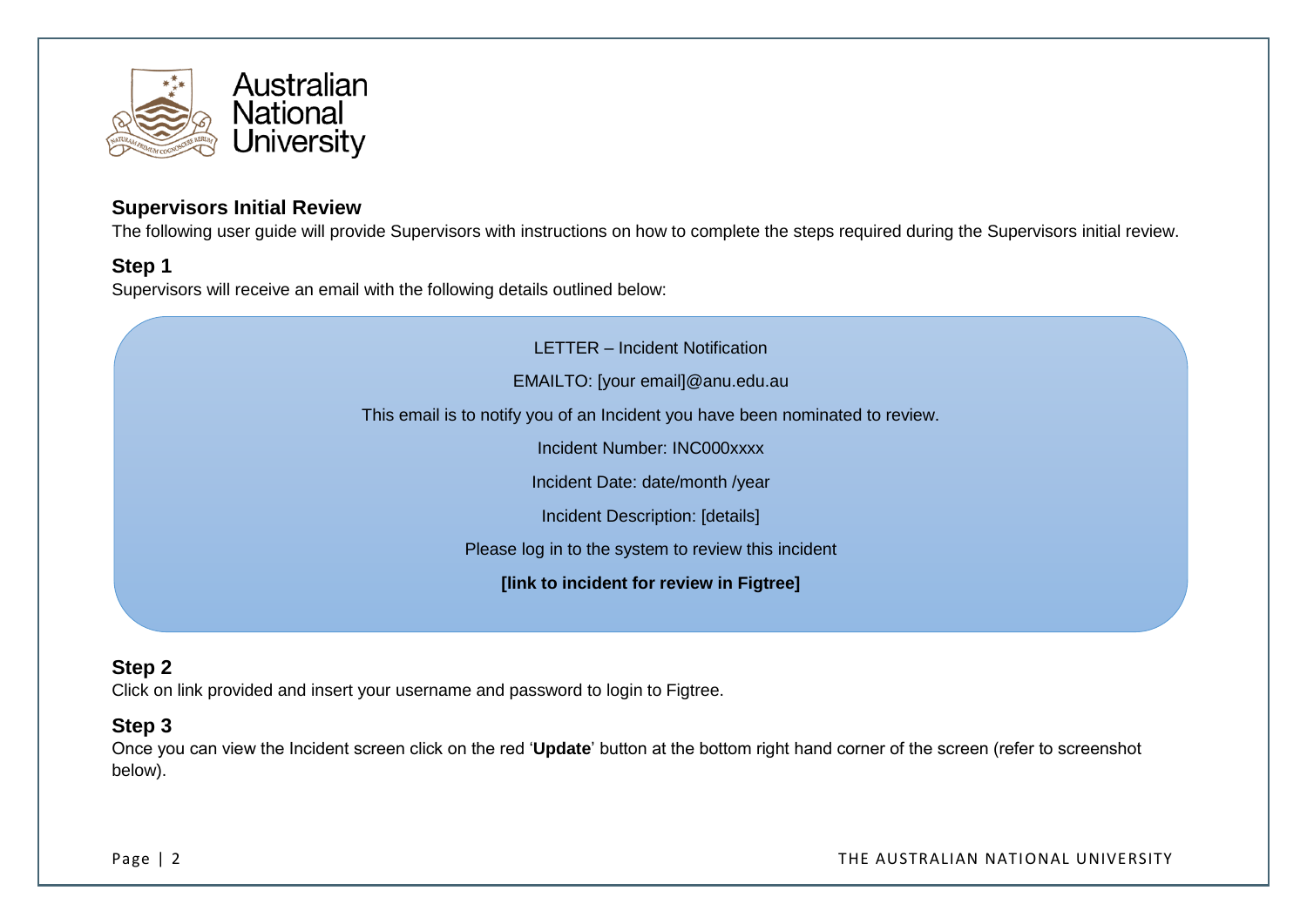

# **Initial Review Screen**

| <b>Incident INC00000</b>              |                         |              |                                |              |                                               |                 |              |  |
|---------------------------------------|-------------------------|--------------|--------------------------------|--------------|-----------------------------------------------|-----------------|--------------|--|
| Incident number                       |                         |              |                                |              |                                               |                 |              |  |
| Organisation                          |                         |              |                                |              |                                               |                 | $\mathbf{Q}$ |  |
| Reported by                           |                         | $\mathbf{Q}$ | Supervisor                     | $\mathbf{Q}$ | Reported by type Employees                    |                 |              |  |
| Incident date                         |                         |              | Incident time                  |              | Confidential                                  | 同               |              |  |
| Incident location details             |                         |              |                                | View on Map  | Incident location                             |                 |              |  |
| Describe how the incident<br>occurred |                         |              |                                |              |                                               |                 |              |  |
| Immediate action                      |                         |              |                                |              |                                               |                 |              |  |
| Injuries sustained No                 |                         |              | Near miss No                   |              |                                               |                 |              |  |
| Property damage Yes                   |                         |              | Vehicle/equipment involved No  |              |                                               |                 |              |  |
| Property damaged details              |                         |              |                                |              |                                               |                 |              |  |
| <b>Initial Review</b>                 |                         |              |                                |              |                                               |                 |              |  |
| Police involved <b>F</b>              |                         |              | Fire service involved          |              | Ambulance involved                            |                 |              |  |
| Any witness(es)                       |                         |              | HSR notified                   |              |                                               |                 |              |  |
|                                       |                         |              |                                |              |                                               |                 |              |  |
| Environmental impact                  |                         |              |                                |              |                                               |                 |              |  |
| Notifiable Incident                   |                         |              |                                |              | Click on 'Update' to proceed with the review. |                 |              |  |
| Incident classification               |                         |              |                                |              |                                               |                 |              |  |
|                                       | <b>Nathan Canizares</b> | $\alpha$     | Incident owner                 |              | Investigator name                             |                 |              |  |
| HSE advisor / coordinator<br>Comments |                         |              |                                |              |                                               |                 |              |  |
|                                       |                         |              |                                |              |                                               |                 |              |  |
| Date reviewed                         |                         |              | Incident review due 06/07/2017 |              | Recorded date 04/07/2017                      |                 |              |  |
|                                       |                         |              |                                |              |                                               |                 |              |  |
| <b>Notes</b>                          |                         |              |                                |              |                                               | <b>New Note</b> | Send Email   |  |

Page | 3 THE AUSTRALIAN NATIONAL UNIVERSITY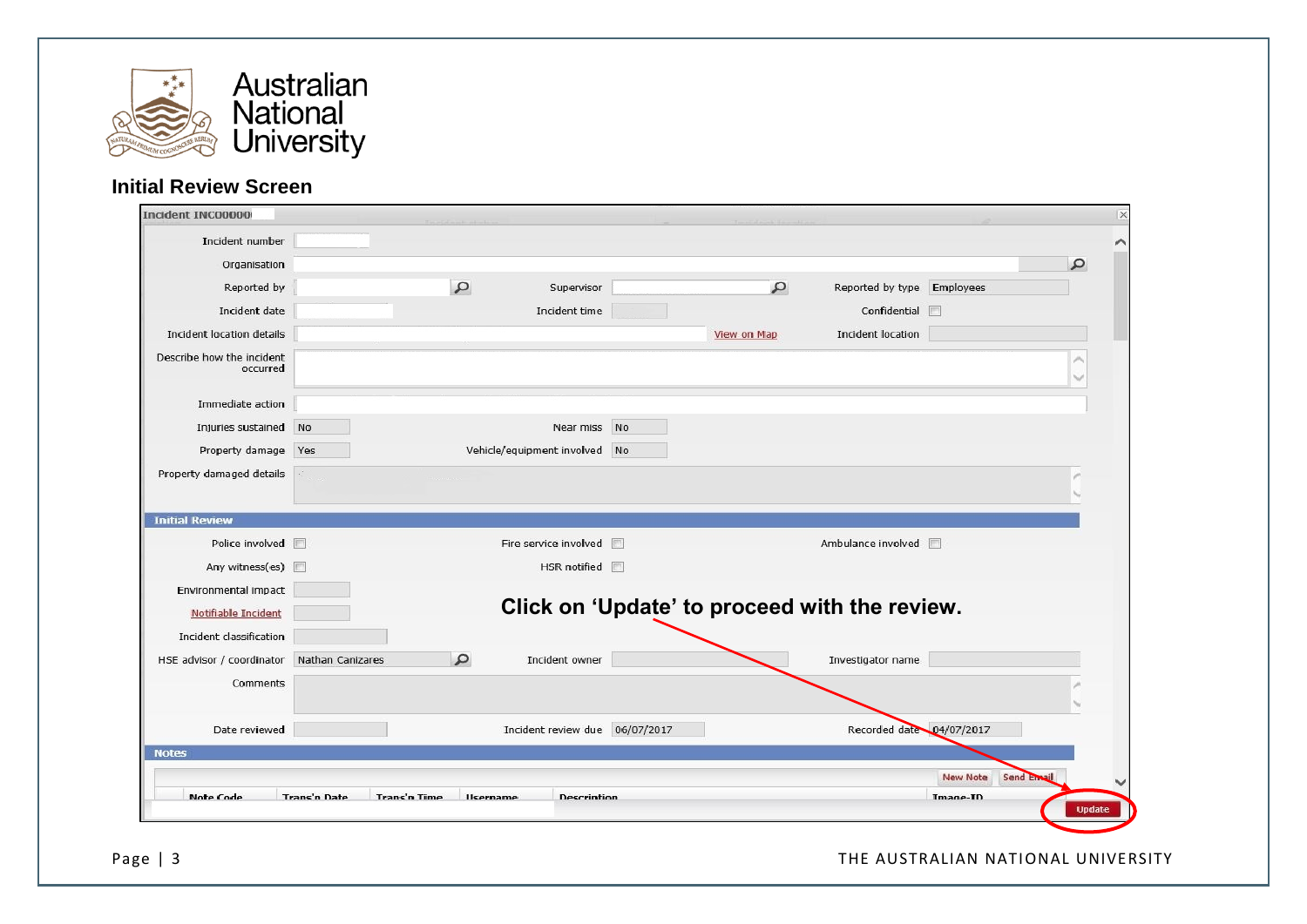

# **Step 4**

Supervisor will then be required to complete all fields in the Initial Review section (screenshot below). Further explanations are provided on page 5

| <b>Initial Review</b>     |                      |                                                                                                                                                                                      |   |                      |                |
|---------------------------|----------------------|--------------------------------------------------------------------------------------------------------------------------------------------------------------------------------------|---|----------------------|----------------|
| Police involved $\Box$    |                      | Fire service involved                                                                                                                                                                |   | Ambulance involved a |                |
| Any witness(es)           |                      | HSR notified                                                                                                                                                                         |   |                      |                |
| Environmental impact      | $\bullet$            |                                                                                                                                                                                      |   |                      |                |
| Notifiable Incident       |                      |                                                                                                                                                                                      |   |                      |                |
| Incident classification   | $\blacktriangledown$ |                                                                                                                                                                                      |   |                      |                |
| HSE advisor / coordinator | Nathan Canizares     | Î<br>Incident owner                                                                                                                                                                  | ℐ | Investigator name    |                |
| Comments                  |                      |                                                                                                                                                                                      |   |                      |                |
|                           |                      |                                                                                                                                                                                      |   |                      |                |
| Date reviewed             | 篇                    | Incident review due 06/07/2017                                                                                                                                                       |   |                      |                |
|                           |                      |                                                                                                                                                                                      |   |                      |                |
|                           |                      | Once all details are completed click on 'Save'. An email will then be generated to the<br>Incident Investigator to inform them that they have an incident requiring their attention. |   |                      |                |
|                           |                      |                                                                                                                                                                                      |   |                      |                |
|                           |                      |                                                                                                                                                                                      |   |                      |                |
|                           |                      |                                                                                                                                                                                      |   |                      | Cancel<br>Save |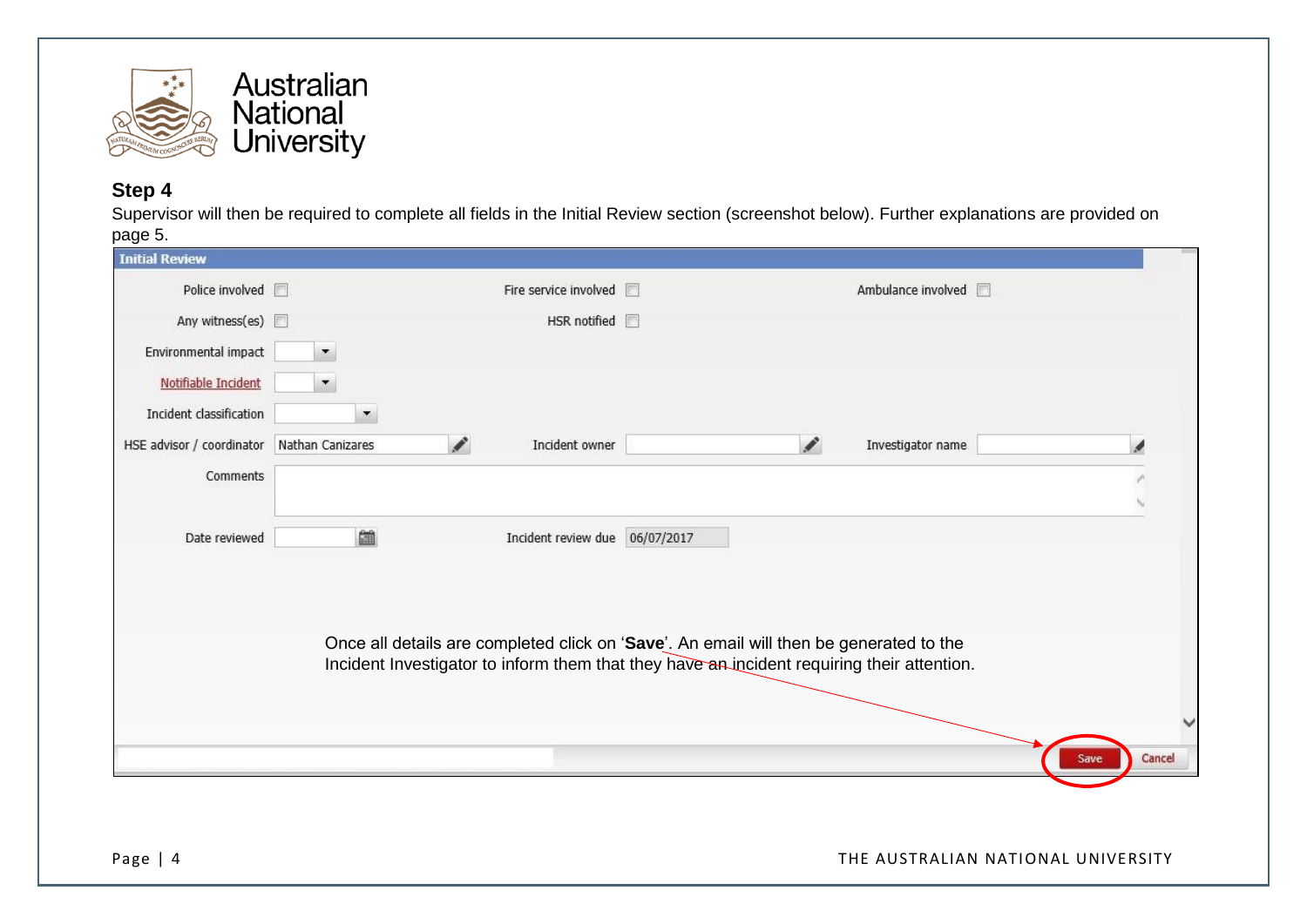



Supervisor must complete the following fields:

| a. Police involved? (Select if yes)                                                                                                                                                                                                             | b. Fire service involved (Select if yes)                                                                                                                                                    |
|-------------------------------------------------------------------------------------------------------------------------------------------------------------------------------------------------------------------------------------------------|---------------------------------------------------------------------------------------------------------------------------------------------------------------------------------------------|
| c. Ambulance involved (Select if yes)                                                                                                                                                                                                           | d. Any witness(es) (Select if yes)                                                                                                                                                          |
| e. Environmental impact                                                                                                                                                                                                                         | Notifiable Incident (click on hyperlink<br>f.                                                                                                                                               |
| Select 'Yes' if there is likely to be an adverse<br>impact on the environment as a result of this<br>incident. Adverse impacts include<br>contamination, harm to flora and fauna,<br>damage to heritage items and adverse<br>community impacts. | to see definition)<br>Selecting 'Yes' will alert the Work<br>Environment Group (WEG) that this<br>incident needs to be notified to a<br>'Regulator'. WEG will progress the<br>notification. |
| g. Incident classification (see table below)                                                                                                                                                                                                    |                                                                                                                                                                                             |

| <b>Incident</b><br>classification | <b>Incident</b><br>characteristics                                      | Incident investigation required                                                                                                                                               | <b>Incident</b><br>review due |
|-----------------------------------|-------------------------------------------------------------------------|-------------------------------------------------------------------------------------------------------------------------------------------------------------------------------|-------------------------------|
| <b>Report Only</b><br>(1)         | Non-work<br>related<br>incident/injury                                  | Provision of low level recommendations<br>and controls to be facilitated by<br>College/Service Division within the<br>workplace safety incident and hazard<br>reporting tool. | N/A                           |
| Low $(2)$                         | FTI Low score<br>on WHS hazard<br>matrix                                | Investigation to be facilitated by<br>College/Service Division/ WHS Officer<br>within the workplace safety incident and<br>hazard reporting tool.                             | 28 days                       |
| Medium (3)                        | <b>MTI Medium</b><br>score on WHS<br>hazard matrix                      | Investigation to be facilitated by Work<br>Environment Group (WEG).                                                                                                           | 21 days                       |
| High $(4)$                        | LTI High score<br>on WHS hazard<br>matrix                               | Investigation to be facilitated by WEG<br>and possibly also with Regulator -<br>Comcare.                                                                                      | 14 days                       |
| Extreme (5)                       | Fatality, Multiple<br>fatality Extreme<br>score on WHS<br>hazard matrix | Third Party Investigation e.g. AFP,<br>Coroner etc).                                                                                                                          | 7 days                        |

| h. HSE advisor / coordinator:            | Incident owner:                             |
|------------------------------------------|---------------------------------------------|
| Defaulted WEG representative: Nathan     | The person ensuring that corrective actions |
| Canizares                                | are assigned and completed.                 |
| Investigator name:                       | k. Comments                                 |
| <b>WHS Consultant or Officer that is</b> | (if applicable)                             |
| investigating the incident.              |                                             |
| I. Date reviewed                         | m. Incident review date:                    |
| (Today)                                  | This date is defaulted in the system based  |
|                                          | on incident classification.                 |